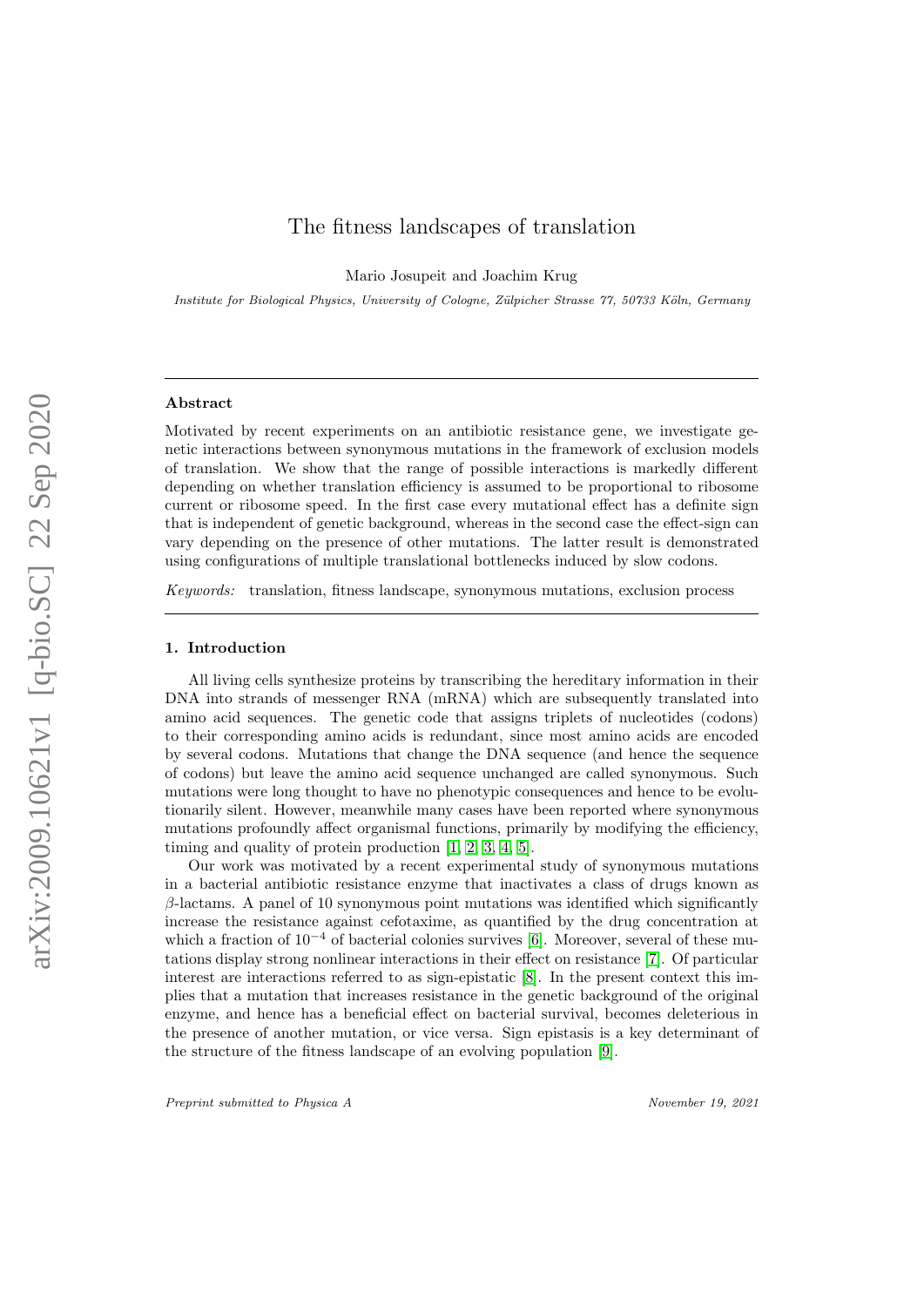Here we explore possible mechanisms that could explain sign epistatic interactions between synonymous mutations. In line with the experimental observations [\[7\]](#page-8-6), we assume that the effect of the synonymous mutations on organismal fitness is mediated by the efficiency of protein translation. The process of translation can be described by stochastic particle models of exclusion type, which have been used in the field for more than 50 years [\[10,](#page-8-9) [11,](#page-8-10) [12,](#page-8-11) [13,](#page-8-12) [14,](#page-8-13) [15\]](#page-8-14). These models treat ribosomes as particles moving unidirectionally along a one-dimensional lattice of sites representing the codons. The exclusion interaction ensuring that two particles cannot occupy the same site accounts for ribosome queuing [\[15,](#page-8-14) [16\]](#page-8-15).

Within this conceptual framework we argue that the occurrence of sign epistatic interactions depends crucially on the definition of translation efficiency. If efficiency is identified with the stationary ribosome current, we prove rigorously that sign epistasis is not possible. In contrast, if efficiency is taken to be the average speed of a ribosome (equivalently, the inverse of the ribosome travel time), then plausible scenarios giving rise to sign-epistatic interactions are readily found, and fitness landscapes that are qualitatively similar to those observed experimentally in [\[7\]](#page-8-6) can be constructed [\[17\]](#page-8-16). We conclude, therefore, that there are (at least) two different fitness landscapes of translation, one of which is always simple, whereas the other displays a complex structure of hierarchically organized neutral networks.

#### 2. Inhomogeneous TASEP

The simplest model of translation is the totally asymmetric simple exclusion process (TASEP) illustrated in Fig. [1.](#page-1-0) The mRNA strand is represented by a one-dimensional lattice of length L and ribosomes are particles occupying single lattice sites. Particles enter the lattice at the *initiation rate*  $\alpha$  and leave the lattice at the *termination rate*  $\beta$ . Within the lattice particles move from site i to site  $i + 1$  at the *elongation rate*  $\omega_i$  with  $1 \leq i \leq L - 1$ . This version of the TASEP neglects a number of important features of translation, such as the spatial extension of ribosomes and the stepping cycle of the elongation process, which have been included in more refined variants of the model [\[18,](#page-8-17) [19,](#page-8-18) [20,](#page-9-0) [21\]](#page-9-1). Here we restrict ourselves to the simplest setting, as we expect the conceptual points that we wish to make to be robust with respect to such modifications.



<span id="page-1-0"></span>Figure 1: Schematic of the inhomogeneous TASEP on a lattice of  $L = 10$  sites. Particles enter the system at rate  $\alpha$ , hop from site i to site i + 1 at rate  $\omega_i$  and exit at rate  $\beta$ . Backward jumps and jumps to occupied sites are forbidden.

Importantly, the elongation rate  $\omega_i$  depends on the identity of the codon associated with the site  $i$ , which implies that the TASEP is inhomogeneous with sitewise disorder [\[22\]](#page-9-2). Whereas the stationary state of the homogeneous TASEP with constant elongation rates  $\omega_i \equiv \omega$  is known exactly [\[23,](#page-9-3) [24\]](#page-9-4), only approximate approaches are available for the inhomogeneous model [\[25,](#page-9-5) [26,](#page-9-6) [27,](#page-9-7) [28\]](#page-9-8). Key observables of interest in the present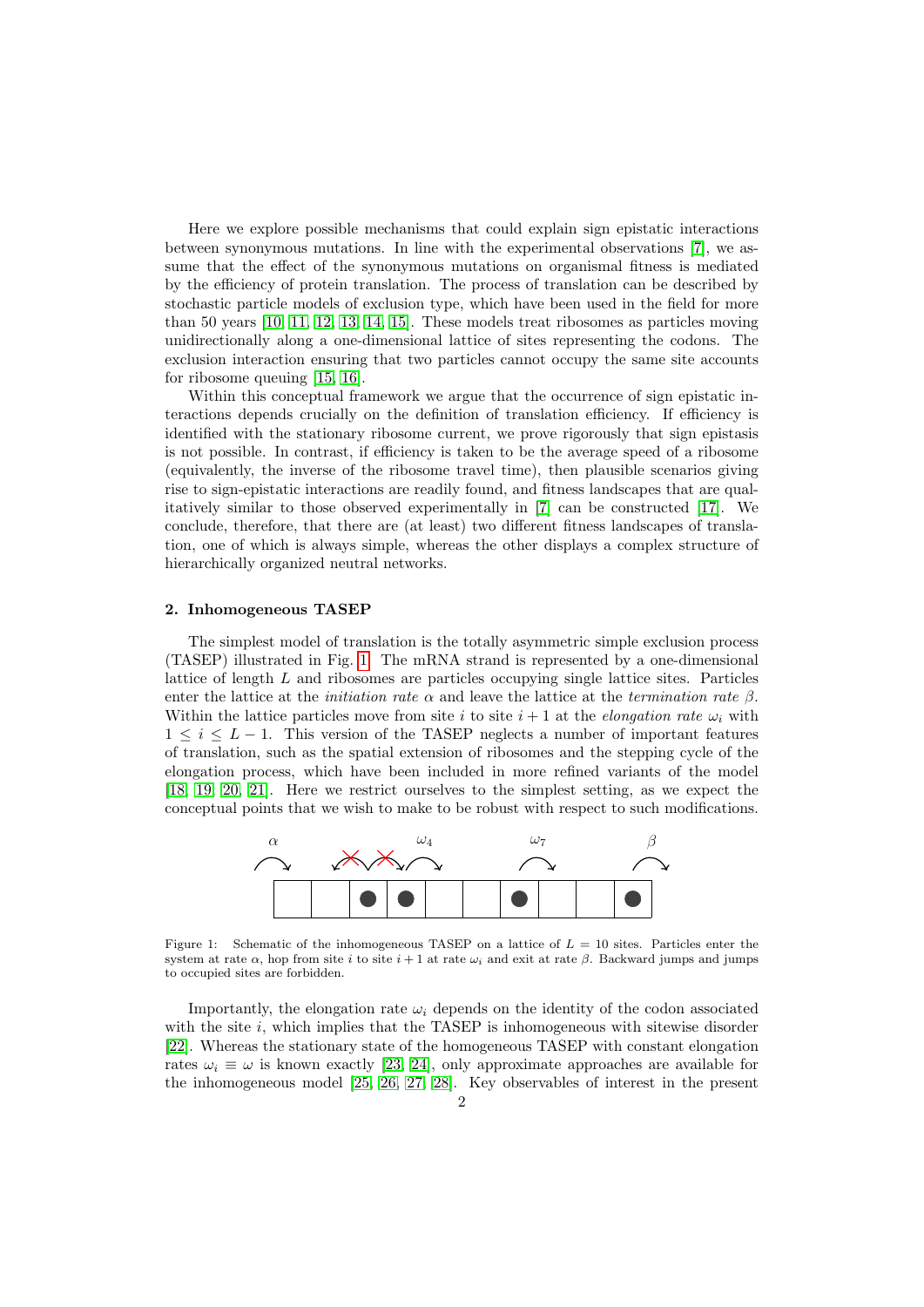context are the stationary particle current  $J$ , which is site-independent because of mass conservation, the site-dependent mean occupation numbers  $\rho_i$ , and the spatially averaged mean particle density

$$
\bar{\rho} = \frac{1}{L} \sum_{i=1}^{L} \rho_i.
$$
\n(1)

Additionally we consider the mean travel time required for a particle to move across the lattice, which is given by [\[29\]](#page-9-9)

<span id="page-2-0"></span>
$$
T = \frac{L\bar{\rho}}{J} = \frac{L}{v} = L\tau.
$$
\n(2)

Here  $v = J/\bar{\rho}$  denotes the average particle speed and  $\tau = \frac{1}{v}$  the mean elongation time per site.

# 3. Translation efficiency

In order to quantify the effects of synonymous mutations on protein expression and fitness, we need to link the TASEP observables defined above to the efficiency of translation. The most commonly used efficiency measure is the rate of protein production per mRNA transcript, which (assuming steady-state conditions) corresponds to the stationary particle current J [\[30\]](#page-9-10). In experiments this quantity can be estimated as the ratio between the cellular abundance of a protein and that of the corresponding mRNA [\[31\]](#page-9-11). In ribosome profiling experiments, which take snapshots of the ribosome occupancy along the transcript, efficiency is instead associated with the fraction of codons that are covered by ribosomes, corresponding to the mean particle density  $\bar{\rho}$  in the TASEP [\[32\]](#page-9-12). In the absence of ribosome queuing these two measures would be expected to be proportional to each other, but empirically they are found to correlate poorly [\[1\]](#page-8-0), indicating that queuing cannot generally be ignored.

The efficiency measures defined so far assume implicitly that ribosomes are sufficiently abundant, such that translation initiation occurs readily as soon as the initiation site is free. However, the production of ribosomes is very costly for the cell, and it has therefore been suggested that translation is optimized towards using each ribosome as efficiently as possible [\[33,](#page-9-13) [34,](#page-9-14) [35,](#page-9-15) [36\]](#page-9-16). Within the TASEP setting this implies that the relevant quantity associated with translation efficiency is the ribosome travel time  $T$  as a measure of translation cost [\[37,](#page-9-17) [38\]](#page-9-18). Equivalently, efficiency is quantified by the average speed v of the ribosome. In the following we examine the response of the ribosome current J and the ribosome speed v to synonymous mutations, and argue that v can display sign-epistatic interactions whereas J cannot.

#### 3.1. Ribosome current

The stationary current in the inhomogeneous TASEP is a (generally unknown) function  $J(\alpha, \beta, \omega_1, \ldots, \omega_{L-1})$  of the rates. In the Appendix we establish rigorously that this function is monotonic in its arguments. This implies that a synonymous mutation that replaces one of the elongation rates  $\omega_i$  by a rate  $\tilde{\omega}_i$  always increases the ribosome current if  $\tilde{\omega}_i > \omega_i$  and decreases it if  $\tilde{\omega}_i < \omega_i$ , irrespective of the values of the other rates. As a consequence, the effect-sign of any synonymous mutation is independent of the genetic background, and sign epistasis cannot occur.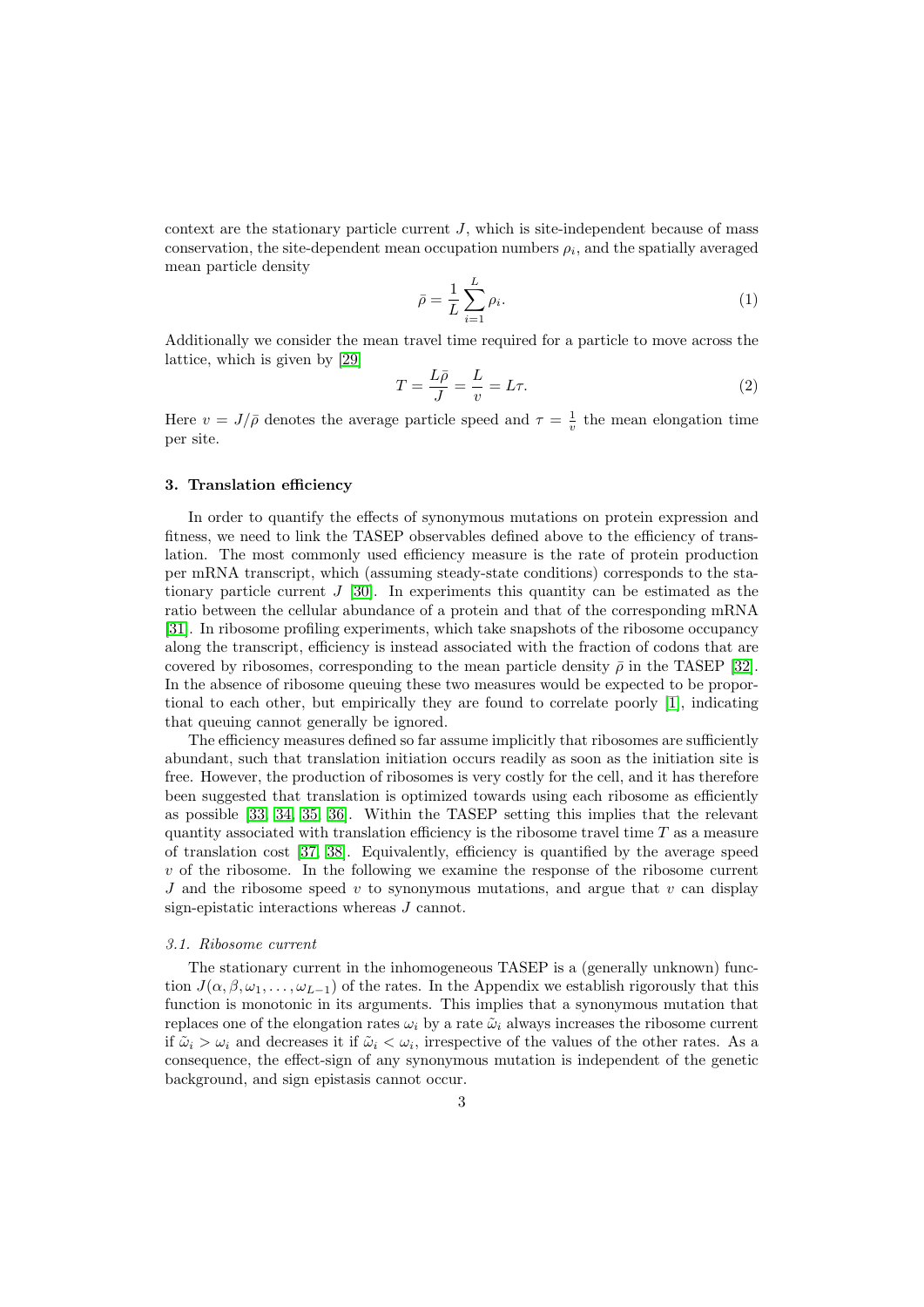A numerical study of the inhomogeneous TASEP reported results for the stationary current that appear to contradict the monotonicity property [\[39\]](#page-9-19). The authors considered a binary system where a fraction f of the sites are assigned a slow rate  $\omega_i = p_1 < 1$  and the remaining fraction  $1 - f$  have rate  $\omega_i = 1$ . For certain conditions they observed that the stationary current was increasing with increasing  $f$ , or decreasing with increasing  $p_1$ . We have repeated these simulations and find the expected monotonic behavior throughout [\[17\]](#page-8-16). The results reported in [\[39\]](#page-9-19) may have been caused by insufficient relaxation to the stationary state<sup>[1](#page-3-0)</sup>.

# 3.2. Ribosome speed in a bottleneck configuration

We base the discussion of the ribosome speed on a simple rate configuration with a single slow site (the 'bottleneck') with rate  $\omega_k = b < 1$  embedded in a homogeneous TASEP with rates  $\omega_i = 1$  for  $i \neq k$ . The TASEP with a bottleneck has been the subject of numerous studies  $[40, 41, 42]$  $[40, 41, 42]$  $[40, 41, 42]$ , and although its stationary state is not known exactly, many features of the model are well understood. For convenience we focus on the case where the initiation and termination rates are large,  $\alpha = \beta = 1$ , such that the behavior of the system is dominated by the bottleneck. In the limit of large  $L$  the system then phase separates into a high density region (the 'traffic jam') preceding the bottleneck and a low density region behind it. Continuity of the current implies that the densities of the two regions are related by  $\rho \equiv \rho_{\text{low}} = 1 - \rho_{\text{high}}$ . The density  $\rho$  is determined through the relation  $\rho(1 - \rho) = j(b)$ , where  $j(b)$  denotes the maximal current that can flow through the bottleneck site. The function  $j(b)$  is not explicitly known, but it has been established that  $j(b) < j(1) = \frac{1}{4}$  for any  $b < 1$  [\[43\]](#page-9-23). A simple mean field argument yields the approximate expression  $j(b) = \frac{b}{(1+b)^2}$ , and more accurate power series expansions can be found in [\[27\]](#page-9-7) and [\[40\]](#page-9-20). Importantly,  $\rho \in (0, \frac{1}{2})$  is uniquely determined by b, and we may therefore use  $\varrho$  to quantify the strength of the bottleneck.

Whereas the current is fully determined by the bottleneck strength, the ribosome travel time and speed also depend on its location k. As we are generally concerned with the limit of large L, it is useful to introduce the scaled position  $x = k/L$  for  $k, L \to \infty$ . Then the average density in the stationary state is given by

$$
\bar{\rho}(\varrho, x) = x(1 - \varrho) + (1 - x)\varrho \tag{3}
$$

and correspondingly the mean elongation time is

<span id="page-3-1"></span>
$$
\tau = \frac{\bar{\rho}}{\varrho(1-\varrho)} = \frac{x}{\varrho} + \frac{1-x}{1-\varrho} = \frac{1}{1-\varrho} + x\frac{1-2\varrho}{\varrho(1-\varrho)}.
$$
(4)

Since  $\rho < \frac{1}{2}$ , the elongation time is an increasing function of x. It is straightforward to show that for  $x < \varrho$  the elongation time is smaller than the value  $\tau = 2$  in the absence of a bottleneck. Thus by placing the bottleneck sufficiently close to the initiation site the ribosome travel time can actually be reduced compared to the homogeneous system [\[38\]](#page-9-18). This effect has been invoked to explain the evolutionary benefits of the accumulation of slow codons at the beginning of mRNA transcripts that is observed in genomic data [\[37\]](#page-9-17).

<span id="page-3-0"></span><sup>&</sup>lt;sup>1</sup>M.E. Foulaadvand, private communication.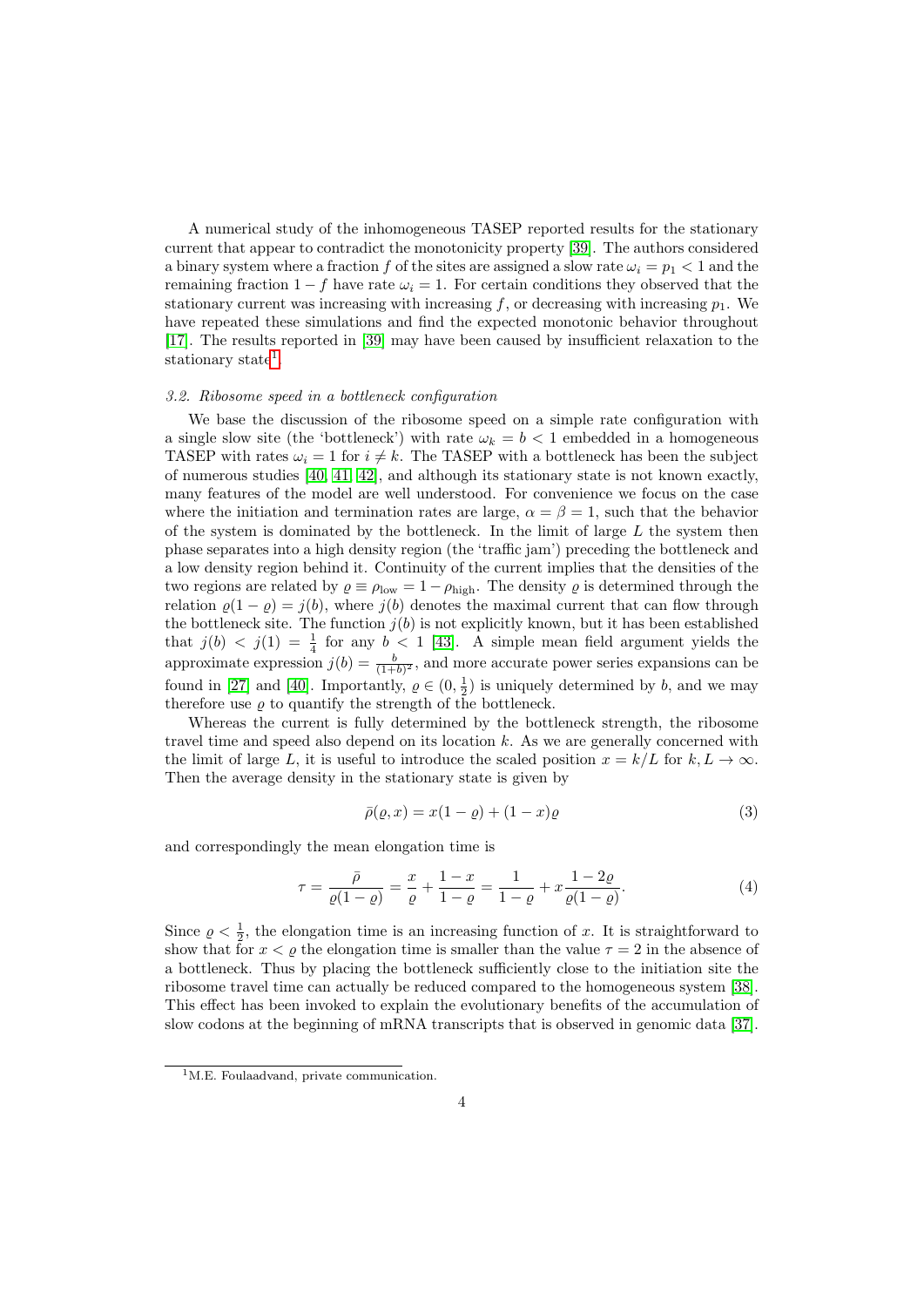

<span id="page-4-0"></span>Figure 2: All possible fitness landscapes for a system with two bottlenecks. The plots show the fitness values of the four genotypes as a function of the number of mutations. In all cases the fitness of the double mutant is equal to  $F_1$ . If fitness is associated with the ribosome current the landscapes has to be of type I. Landscapes V and VI display instances of sign epistasis which are marked in red.

### 4. Multiple bottlenecks

Consider now a situation where synonymous point mutations at two sites  $k_1$  and  $k_2$  of the mRNA replace regular codons with elongation rate  $\omega_i = 1$  by bottlenecks with rates  $b_1, b_2 < 1$ . The scaled positions of the two sites are denoted by  $x_{\nu} = k_{\nu}/L$ ,  $\nu = 1, 2$ , and we assume without loss of generality that  $b_1 < b_2$ . This defines a simple genetic system comprising four genotypes, the unmutated sequence (0), the single mutants  $\nu = 1, 2$ and the double mutant (12) in which both bottlenecks are present. Since the maximal currents supported by the bottlenecks satisfy  $j(b_1) < j(b_2)$ , bottleneck 2 is irrelevant in the presence of bottleneck 1. As a consequence, the double mutant is phenotypically indistinguishable from the system containing only bottleneck 1. We say that mutation 2 is conditionally neutral in the presence of mutation 1.

The fitness landscape spanned by the four genotypes thus contains 3 distinct fitness levels that we denote by  $F_0$ ,  $F_1 = F_{12}$  and  $F_2$ . If fitness is associated with the ribosome current the ordering of the fitness values is dictated by the strength of the bottlenecks and given by  $F_0 > F_2 > F_1 = F_{12}$ . By contrast, through a suitable choice of the bottleneck positions, for the elongation time or the ribosome speed all  $3! = 6$  possible orderings of fitness values can be realized. The resulting fitness landscapes are illustrated in Fig. [2.](#page-4-0) In 2 of the 6 cases sign epistasis occurs, in that the addition of bottleneck 1 can either increase or decrease the ribosome speed depending on the presence of bottleneck 2.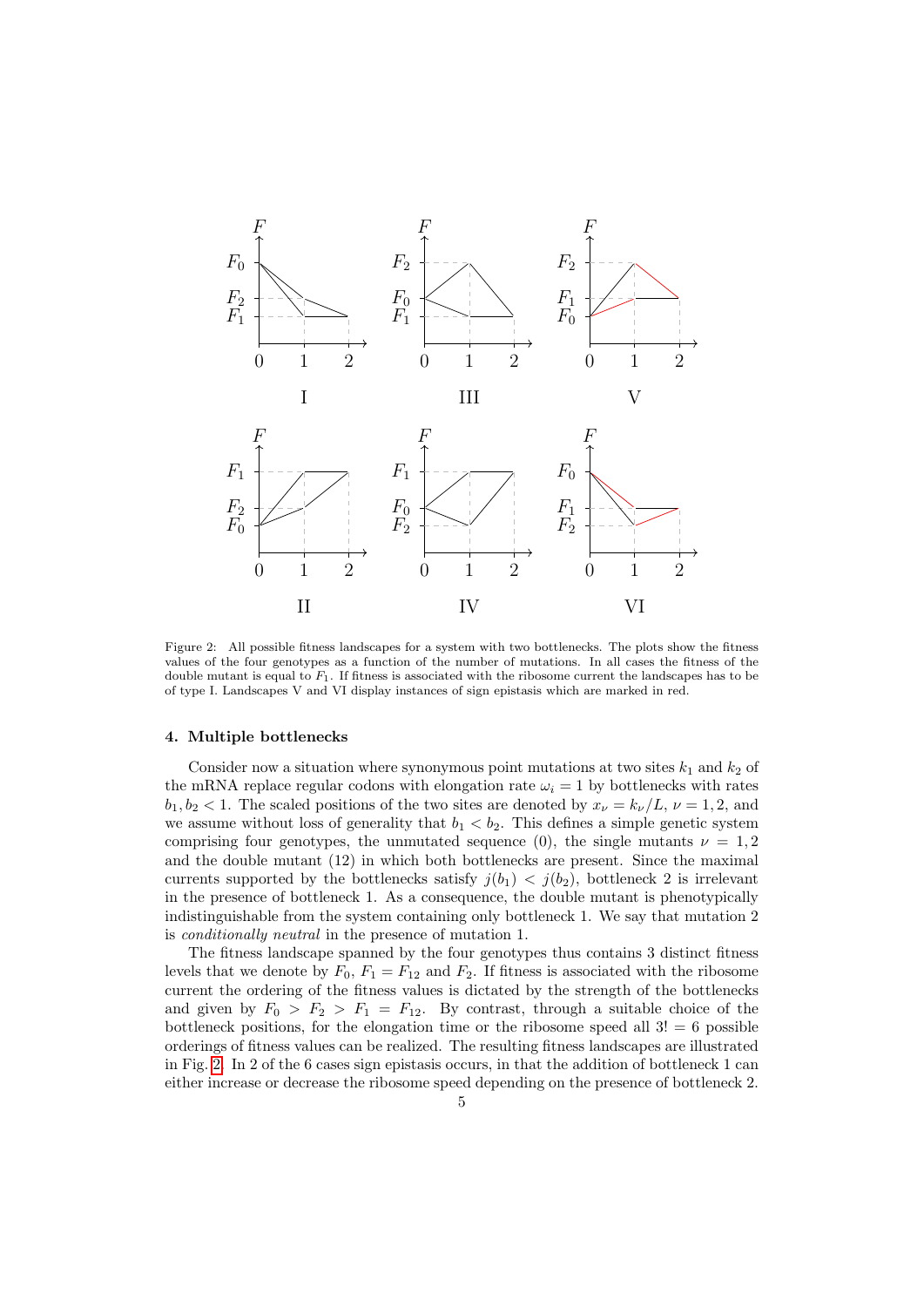

<span id="page-5-0"></span>Figure 3: (a) Predicted phase diagram in the plane of scaled bottleneck positions  $(x_1, x_2)$  displaying the regions where the orderings I-VI depicted in Fig. [2](#page-4-0) are realized for the ribosome speed. Along the vertical line  $x_1 = \rho_1$  the travel time of the system with bottleneck 1 is equal to the travel time of the system without bottlenecks,  $\tau_1 = \tau_0 = 2$ , and correspondingly along the horizontal line  $x_2 = \varrho_2$  the condition  $\tau_2 = 2$  holds. The slanted line is determined by the condition  $\tau_1 = \tau_2$ . In the shaded regions V and VI sign epistasis is present. (b) Numerical verification of the predicted phase diagram based on simulations of a TASEP with  $L = 800$ . The stationary current J and density  $\bar{\rho}$  were determined for the two bottlenecked systems by averaging over  $5 \times 10^6$  time steps following an equilibration period of  $10^5$ time steps. The travel times were computed from [\(2\)](#page-2-0), and compared to the travel time  $\tau_0$  of the system without bottlenecks obtained from a separate simulation. Symbols show the ordering of the simulated travel times  $\tau_0$ ,  $\tau_1$  and  $\tau_2$ . The bottleneck densities chosen for this image are  $\rho_1 = 0.2$  and  $\rho_2 = 0.35$ .

Using the expression [\(4\)](#page-3-1) for the elongation time, the different orderings can be mapped to regions in the plane of scaled bottleneck positions  $(x_1, x_2) \in [0, 1]^2$ . Because of the linearity of [\(4\)](#page-3-1) these regions are delimited by straight lines (Fig. [3\)](#page-5-0). Figure [3\(](#page-5-0)b) shows a phase diagram obtained from simulations of finite systems, which agrees very well with the prediction based on the asymptotic behavior for  $L \to \infty$ .

These considerations generalize straightforwardly to systems with  $N > 2$  potential bottlenecks. A genotype is specificied by the presence or absence of each of the bottlenecks, and correspondingly there are  $2^N$  genotypes in total. The phenotype (ribosome current or ribosome speed) of a given genotype is determined by the strongest bottleneck that is present in the system. Labeling the bottlenecks in decreasing order of their strengths,  $b_1 < b_2 < \ldots < b_N < 1$ , it follows that all  $2^{N-1}$  genotypes in which bottleneck 1 is present share the same fitness value  $F_1$ . Among the  $2^{\tilde{N}-1}$  genotypes that lack bottleneck 1, half are dominated by bottleneck 2, and so on. This leads to a hier-archical structure of neutral regions that is illustrated in Fig. [4](#page-6-0) for  $N = 4$ . If fitness is taken to be proportional to the ribosome current, the  $N+1$  fitness values are ordered as  $F_1 < F_2 < \ldots < F_N < F_0$ , whereas all possible  $(N + 1)!$  orderings can be realized for the ribosome speed.

# 5. Conclusion

In this article we have outlined a possible scenario for the occurrence of sign-epistatic interactions between the effects of synonymous mutations on the efficiency of protein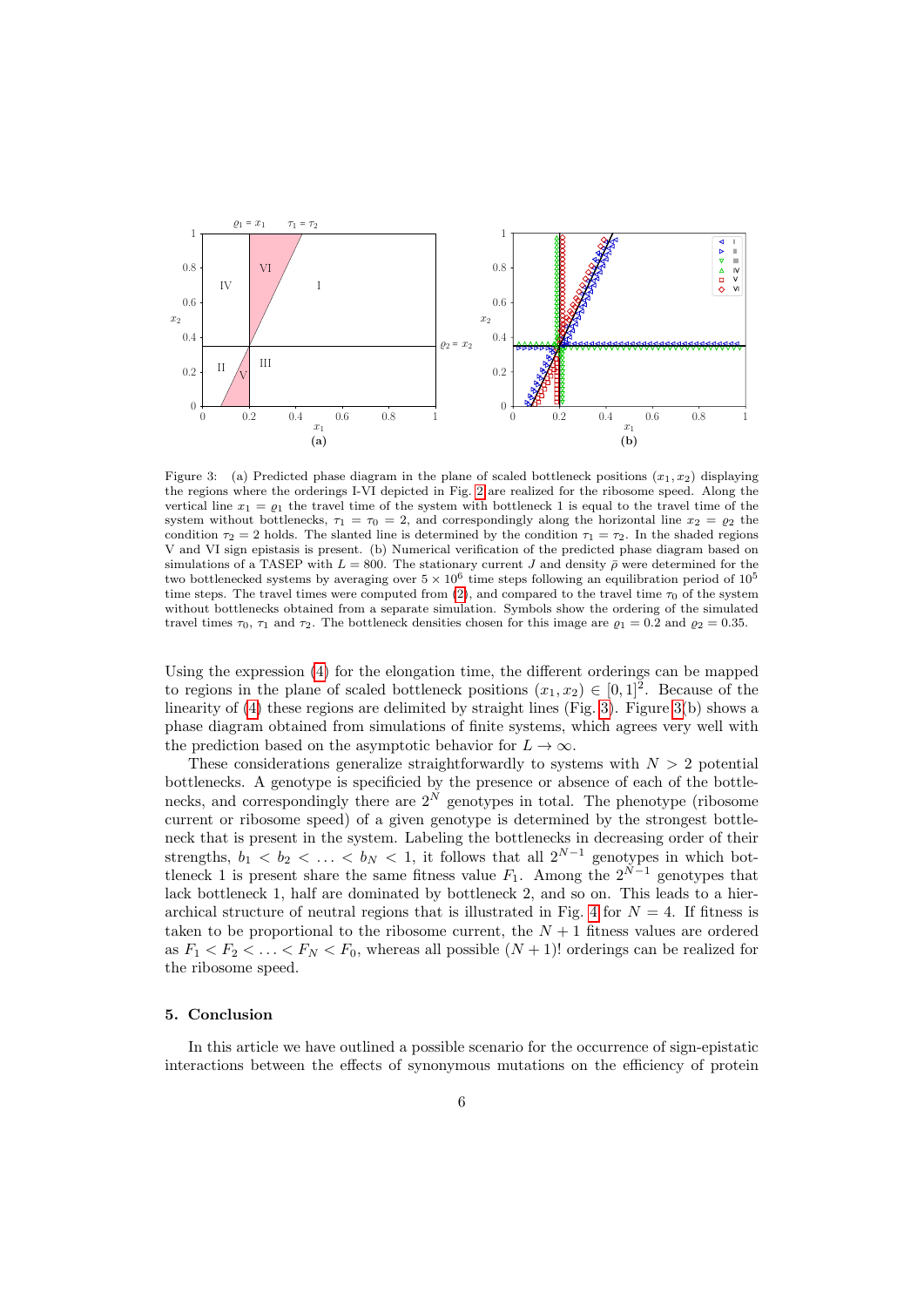

<span id="page-6-0"></span>Figure 4: (a) The  $2^4 = 16$  genotypes in a system with 4 bottlenecks form a 4-dimensional hypercube, where neighboring nodes are connected by the addition or removal of a bottleneck. The indices of the fitness values show which bottlenecks are present in the genotype. (b) Under the model the hybercube decomposes into N − 1 subcubes containing  $2^K$  genotypes each  $(K = N - 1, N - 2, \ldots, 1)$  on which the fitness is constant and determined by the strongest bottleneck that is present. In addition there are two single nodes corresponding to the system without a bottleneck  $(F_0)$  and the weakest bottleneck  $(F_N)$ . In the figure the subcubes of size 8, 4 and 2 are marked in color.

production. A necessary requirement for the scenario to apply is that translation efficiency is related to ribosome speed rather than to ribosome current. We have worked out a detailed quantitative description for the idealized situation of a mRNA transcript with homogeneous elongation rates into which a small number of well-separated slow codons ("bottlenecks") are inserted, but we expect our considerations to generalize to more realistic elongation rate profiles. The key feature of the translation process that enables sign epistasis is the fact that, somewhat counter-intuitively, the introduction of slow codons can decrease the ribosome travel time by reducing the amount of ribosome queuing [\[36,](#page-9-16) [37,](#page-9-17) [38\]](#page-9-18). To the extent that ribosome queuing is a generic feature of translation [\[15,](#page-8-14) [16\]](#page-8-15), sign-epistatic interactions in the ribosome speed are therefore likely to arise.

The model of discrete, well-separated bottlenecks predicts a specific fitness landscape structure where the hypercube of genotypes decomposes into lower-dimensional subcubes of constant fitness (Fig. [4\)](#page-6-0). The combination of strong sign-epistatic interactions with extended plateaux of approximately constant resistance levels is indeed a visually striking feature of the experimental data set that motivated this work [\[7\]](#page-8-6). A quantitative comparison between the model and the data is however beyond the scope of this article and will be presented elsewhere.

#### Acknowledgments

JK is grateful to Martin Evans, Grzegorz Kudla, Mamen Romano and Juraj Szavits-Nossan for helpful discussions, and to SUPA and the Higgs Centre for Theoretical Physics in Edinburgh for their gracious hospitality during the early stages of the project. The work was supported by DFG within CRC 1310 *Predictability in Evolution*. We dedicate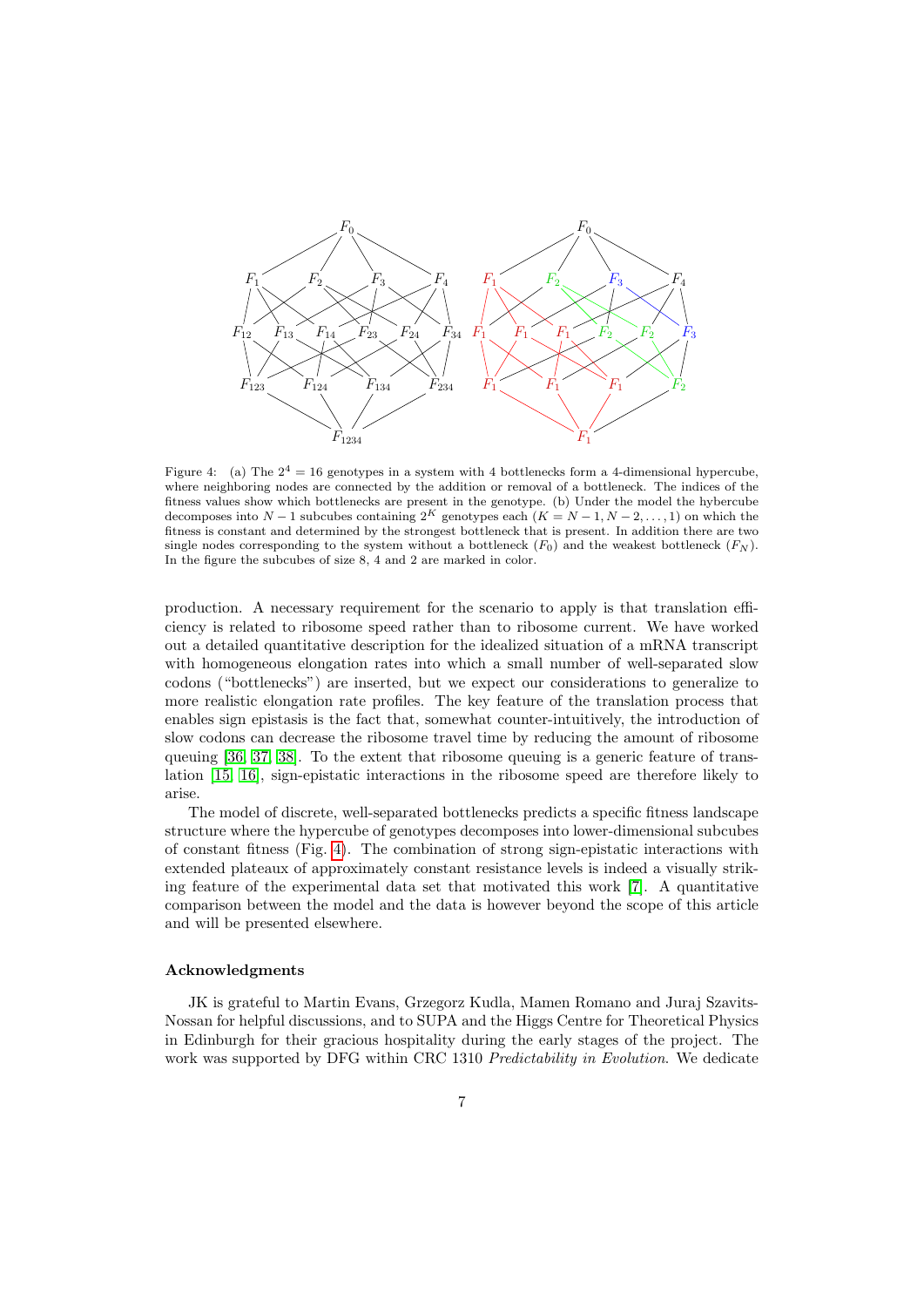this article to the memory of Dietrich Stauffer, fearless explorer of disciplinary boundaries and translator of scientific and cultural idioms.

# Appendix: Proof of the monotonicity property

We prove that the stationary current in the inhomogeneous TASEP with open boundaries is a monotonic function of the jump rates. The proof is based on the waiting time representation of the TASEP explained in [\[44\]](#page-9-24). Briefly, the TASEP occupation variables  $\sigma_i \in \{0,1\}, i = 1,\ldots,L$ , are mapped to a single-step (SS) interface configuration  $h(i)$ through the relation

$$
\sigma_i = \frac{1}{2} \left[ 1 + h(i) - h(i+1) \right] \tag{5}
$$

such that a growth event  $h(i) \to h(i) + 2$  corresponds to the jump of a particle from site  $i - 1$  to site i. Thus the height variables measure the time-integrated local particle current. A dual description of the SS growth process is provided by the waiting time variables  $t(i, j)$  denoting the time at which the interface height reaches the point  $(i, j)$ on the underlying tilted square lattice, i.e. when  $h(i) = j$  (see Fig. 1 of [\[44\]](#page-9-24) for an illustration of the geometry). The SS/TASEP growth rule implies that

<span id="page-7-0"></span>
$$
t(i, j) = \eta(i, j) + \max[t(i - 1, j - 1), t(i + 1, j - 1)],
$$
\n(6)

where the  $\eta(i, j)$  are exponentially distributed random variables. For the open boundary TASEP on a lattice of L sites the recursion [\(6\)](#page-7-0) holds for  $2 \leq i \leq L-1$  with some modifications at the boundary sites  $i = 1$  and  $i = L$ . These modifications are not important here as the initiation and termination rates  $\alpha$  and  $\beta$  will be assumed to be fixed.

The solution of [\(6\)](#page-7-0) can be expressed as

<span id="page-7-1"></span>
$$
t(i,j) = \max_{\pi \in P_{i,j}} \mathcal{T}(\pi) \tag{7}
$$

where  $P_{i,j}$  is the set of upward directed paths  $\pi$  on the tilted square lattice that end at  $(i, j)$ , and the passage time  $\mathcal{T}(\pi)$  of a path is the sum of the random variables along the path,

<span id="page-7-2"></span>
$$
\mathcal{T}(\pi) = \sum_{(x,y)\in\pi} \eta(x,y). \tag{8}
$$

The problem of finding the solution of [\(7\)](#page-7-1) is known as last passage percolation [\[43,](#page-9-23) [45\]](#page-9-25).

At long times the SS interface attains some stationary velocity  $c > 0$  such that  $\lim_{t\to\infty}\frac{h(i)}{t} = c$  independent of i. Since the height increases by 2 for each jump of a TASEP particle, the velocity is related to the stationary current J through  $c = 2J$ . Correspondingly, by the law of large numbers the rescaled waiting times converge as

<span id="page-7-3"></span>
$$
\lim_{h \to \infty} \frac{t(i, h)}{h} = \frac{1}{c} = \frac{1}{2J} \tag{9}
$$

which expresses the stationary current in terms of the last passage percolation problem  $(7).$  $(7).$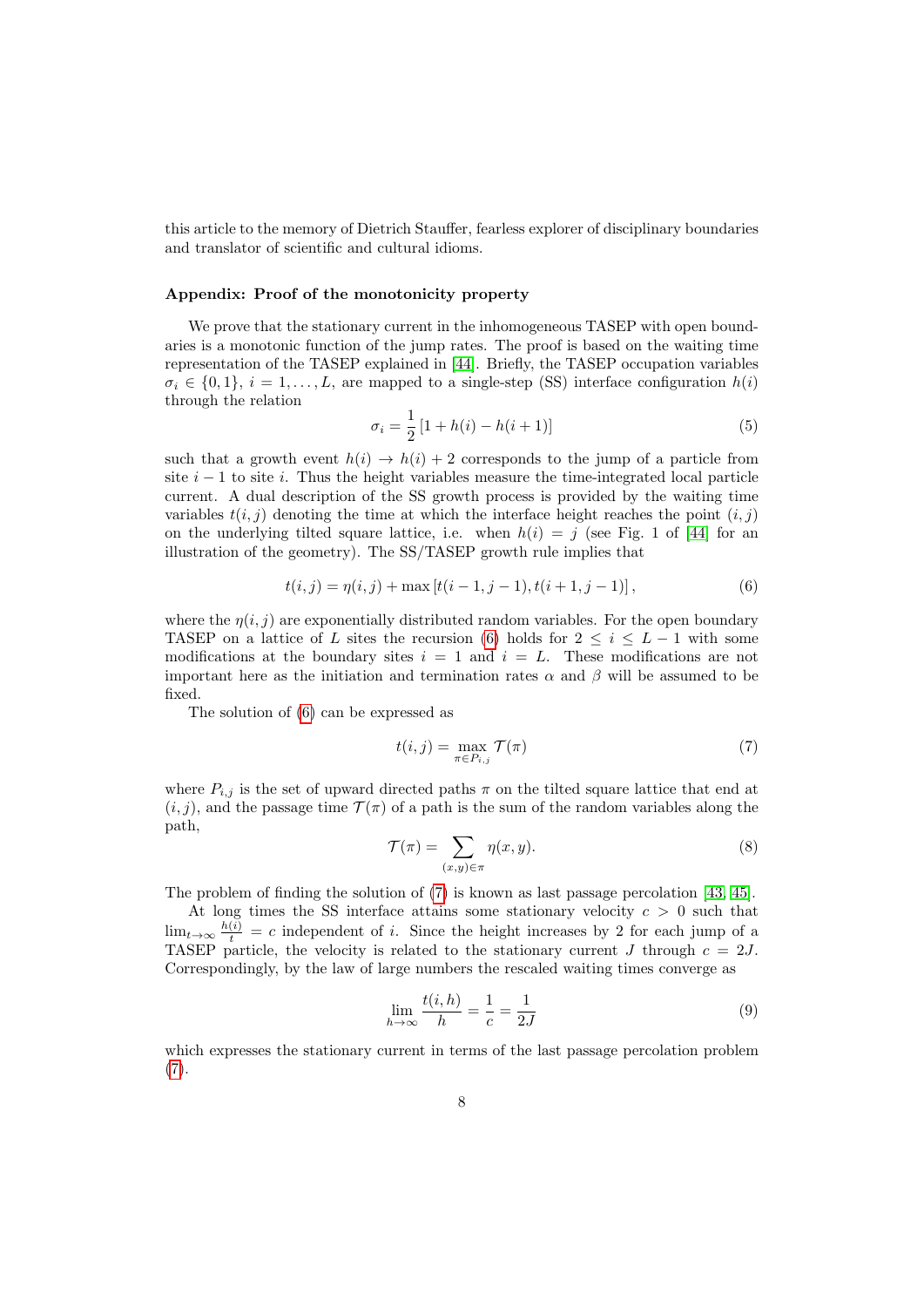In the inhomogeneous TASEP the distribution of the random waiting times  $\eta(i, j)$ depends on the site label i. Specifically, the probability density of  $\eta(i, j)$  is given by  $p_i(\eta) = \omega_i e^{-\omega_i \eta}$ . To generate a realization of the TASEP process for a given set of rates  $\{\omega_i\}_{i=1,\ldots,L-1}$ , we first draw a set of uniform random variables  $u(i, j) \in [0, 1]$  which are subsequently converted to exponentially distributed waiting times according to

<span id="page-8-19"></span>
$$
\eta(i,j) = -\frac{1}{\omega_i} \ln u(i,j). \tag{10}
$$

Fixing the uniform random variables, we may now compare two inhomogeneous TASEP's with jump rates  $\{\omega_i\}$  and  $\{\tilde{\omega}_i\}$ , where  $\omega_i \leq \tilde{\omega}_i$  for all i. It then follows from [\(10\)](#page-8-19) that  $\eta(i, j) \geq \tilde{\eta}(i, j)$  for all i, j. Correspondingly, [\(8\)](#page-7-2) and [\(7\)](#page-7-1) imply that  $t(i, j) \geq \tilde{t}(i, j)$  and therefore  $\tilde{J} \geq J$  according to [\(9\)](#page-7-3).

# References

- <span id="page-8-0"></span>[1] J. B. Plotkin, G. Kudla, Synonymous but not the same: the causes and consequences of codon bias, Nat. Rev. Genet. 12 (2011) 32.
- <span id="page-8-1"></span>[2] D. Agashe, N. C. Martinez-Gomez, D. A. Drummond, C. J. Marx, Good codons, bad transcript: large reductions in gene expression and fitness arising from synonymous mutations in a key enzyme, Mol. Biol. Evol. 30 (2012) 549.
- <span id="page-8-2"></span>[3] R. C. Hunt, V. L. Simhadri, M. Iandoli, Z. E. Sauna, C. Kimchi-Sarfaty, Exposing synonymous mutations, Trends in Genetics 30 (2014) 308.
- <span id="page-8-3"></span>[4] M. V. Rodnina, The ribosome in action: Tuning of translational efficiency and protein folding, Protein Science 25 (2016) 1390.
- <span id="page-8-4"></span>[5] E. Lebeuf-Taylor, N. McCloskey, S. F. Bailey, A. Hinz, R. Kassen, The distribution of fitness effects among synonymous mutations in a gene under directional selection, eLife 8 (2019) e45952.
- <span id="page-8-5"></span>[6] M. F. Schenk, I. G. Szendro, J. Krug, J. A. G. M. de Visser, Quantifying the adaptive potential of an antibiotic resistance enzyme, PloS Genetics 8 (2012) e1002783.
- <span id="page-8-6"></span>[7] M. P. Zwart, M. F. Schenk, S. Hwang, B. Koopmanschap, N. de Lange, L. van der Pol, T. T. T. Nga, I. G. Szendro, J. Krug, J. A. G. M. de Visser, Unraveling the causes of adaptive benefits of synonymous mutations in TEM-1 β-lactamase, Heredity 121 (2018) 406.
- <span id="page-8-7"></span>[8] D. M. Weinreich, R. A. Watson, L. Chao, Perspective: Sign epistasis and genetic constraint on evolutionary trajectories, Evolution 59 (2005) 1165.
- <span id="page-8-8"></span>[9] J. A. G. M. de Visser, J. Krug, Empirical fitness landscapes and the predictability of evolution, Nat. Rev. Genet. 15 (2014) 480.
- <span id="page-8-9"></span>[10] C. T. MacDonald, J. H. Gibbs, A. C. Pipkin, Kinetics of biopolymerization on nucleic acid templates, Biopolymers 6 (1968) 1.
- <span id="page-8-10"></span>[11] R. K. P. Zia, J. J. Dong, B. Schmittmann, Modeling translation in protein synthesis with TASEP: A tutorial and recent developments, J. Stat. Phys. 144 (2011) 405.
- <span id="page-8-11"></span>[12] T. van der Haar, Mathematical and computational modelling of ribosomal movement and protein synthesis: an overview, Computational and Structural Biotechnology Journal 1 (2012) e201204002.
- <span id="page-8-12"></span>[13] H. Zur, T. Tuller, Predictive biophysical modeling and understanding of the dynamics of mRNA translation and its evolution, Nucleic Acids Research 44 (2016) 9031.
- <span id="page-8-13"></span>[14] D. D. Erdmann-Pham, K. D. Duc, Y. S. Song, The key parameters that govern translation efficiency, Cell Systems 10 (2020) 183.
- <span id="page-8-14"></span>[15] J. Szavits-Nossan, L. Ciandrini, Inferring efficiency of translation initiation and elongation from ribosome profiling, Nucleic Acids Research (advance article).
- <span id="page-8-15"></span>[16] A. Diament, A. Feldman, E. Schochet, M. Kupiec, Y. Arava, T. Tuller, The extent of ribosome queuing in budding yeast, PLoS Comput. Biol. 14 (2018) e1005951.
- <span id="page-8-16"></span>[17] M. Josupeit, The fitness landscape of translation, MSc thesis, University of Cologne, 2020.
- <span id="page-8-17"></span>[18] J. J. Dong, B. Schmittmann, R. K. P. Zia, Towards a model for protein production rates, J. Stat. Phys. 128 (2007) 21.
- <span id="page-8-18"></span>[19] L. Ciandrini, I. Stansfield, M. C. Romano, Role of the particle's stepping cycle in an asymmetric exclusion process: A model of mRNA translation, Phys. Rev. E 81 (2010) 051904.